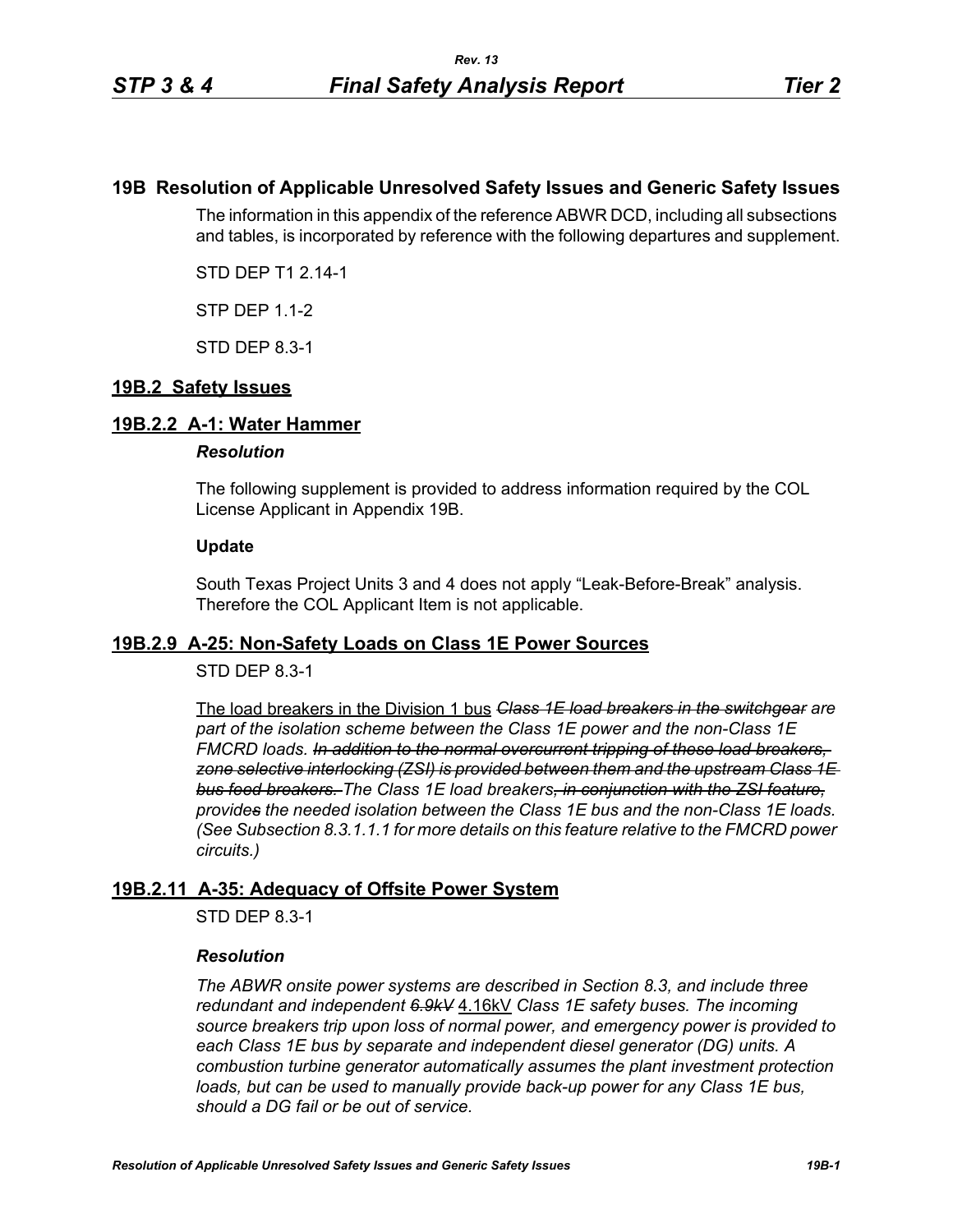$\mathbf I$ 

# **19B.2.12 A-36: Control of Heavy Loads Near Spent Fuel**

STP DEP 1.1-2

# *Resolution*

*(6) The heavy load handling system is designed in accordance with relevant requirements of GDC 2, 4, and 61 and the guidance of References 19B.2.12-2 , and 19B.2.12-5 through 19B.2.12-7. The ABWR design is for a single unit* STP 3 & 4 is a dual-unit station. The Units do not share heavy load handling systems*; therefore GDC 5 is* satisfied *not applicable (Subsections 9.1.5.1 and Section 3.1).*

The following supplement is provided to address information required by the COL License Applicant in Appendix 19B.

# **Update**

STP DEP 1.1-2

The COL Applicant Items identified in Items (1) and (3) above are discussed in Section 9.1.6.6. STP 3 & 4 is a dual-unit station. The Units do not share heavy load handling systems therefore GDC 5, Sharing of Structures, Systems, and Components, is satisfied.

# **19B.2.17 A-47; Safety Implications of Control Systems**

### *Resolution*

The following supplement is provided to address information required by the COL License Applicant in Appendix 19B.

# **Update**

The required testing, inspection and replacement guidance will be developed consistent with the plant operating procedure development plan described in Section 13.5. (COM 19B-2)

# **19B.2.18 A-48: Hydrogen Control Measures and Effects of Hydrogen Burns on Safety Equipment**

STD DFP T1 2 14-1

# *Acceptance Criteria*

*An inerted containment and the provision for permanently installed hydrogen recombiners are* is *acceptable as* a *hydrogen control measures.*

### *Resolution*

*The issue of a large amount of hydrogen being generated and burned within containment was resolved as stated in the NRC document SECY 89-122 dated April*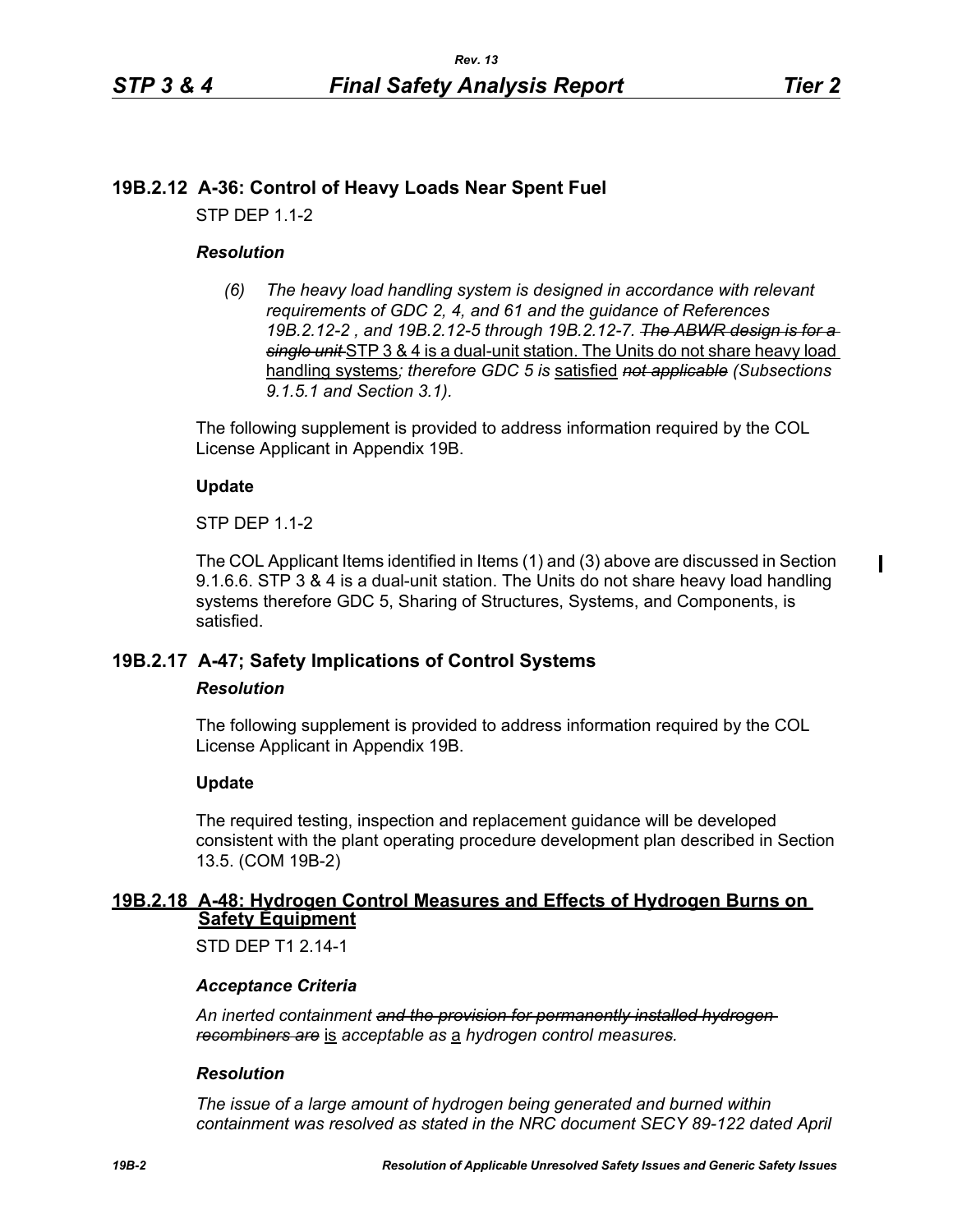*19, 1989 (Reference 19B.2.18-3). This issue covers hydrogen control measures for recoverable degraded core accidents for all BWRs. Extensive research in this area has led to significant revision of the Commission's hydrogen control regulations, given in 10 CFR 50.44, published December 2, 1981* September 16, 2003*.*

### **19B.2.27 C-1: Assurance of Continuous Long-Term Capability of Hermetic Seals on Instrumentation and Electrical Equipment**

#### *Resolution*

The following supplement is provided to address information required by the COL License Applicant in Appendix 19B.

#### **Update**

NUREG-0588 was considered in the design of the ABWR (Table 1.8-22). FSAR Section 3.11.6 discusses the Environmental Qualification program for STP Units 3 and 4.

The STP 3&4 Environmental Qualification (EQ) Program, as described in document U7-PROJ-K-PRD-0025 was developed to meet the requirements of Regulatory Guide 1.89, Rev 1, which includes compliance with NUREG-0588.

Some of the specific provisions of the EQ Program document relating to qualification of seals are provided below.

In section 6.2.4, Performance Specifications, the following is stated:

*Equipment specifications shall include the following characteristics, as applicable:*

 The goal for design and qualified life of the equipment is sixty years. The equipment and qualification specifications shall include the requirement to address equipment which may have a design or qualified life shorter than sixty years and address any maintenance requirements to maintain the design or qualified life in the equipment instruction manual and the qualification documentation as applicable.

This section identifies requirements to address items that have a design life of less than 60 years and identify maintenance requirements to maintain the design or qualified life.

In section 6.3.2, Qualified and Design Life Goals, the following is provided:

*Qualified life shall be established for safety-related equipment installed in a harsh environment. Equipment exposed to a harsh environment has a qualified life goal of 60 years plus DBA/post-DBA duration. The demonstration of qualified life is performed by testing and/or analysis and includes the applicable effects of aging. For components susceptible to aging, a qualified life is established that includes the effects of the radiation and temperature experienced at their respective locations within the plant coupled with wear, as applicable. When a 60 year qualified life is*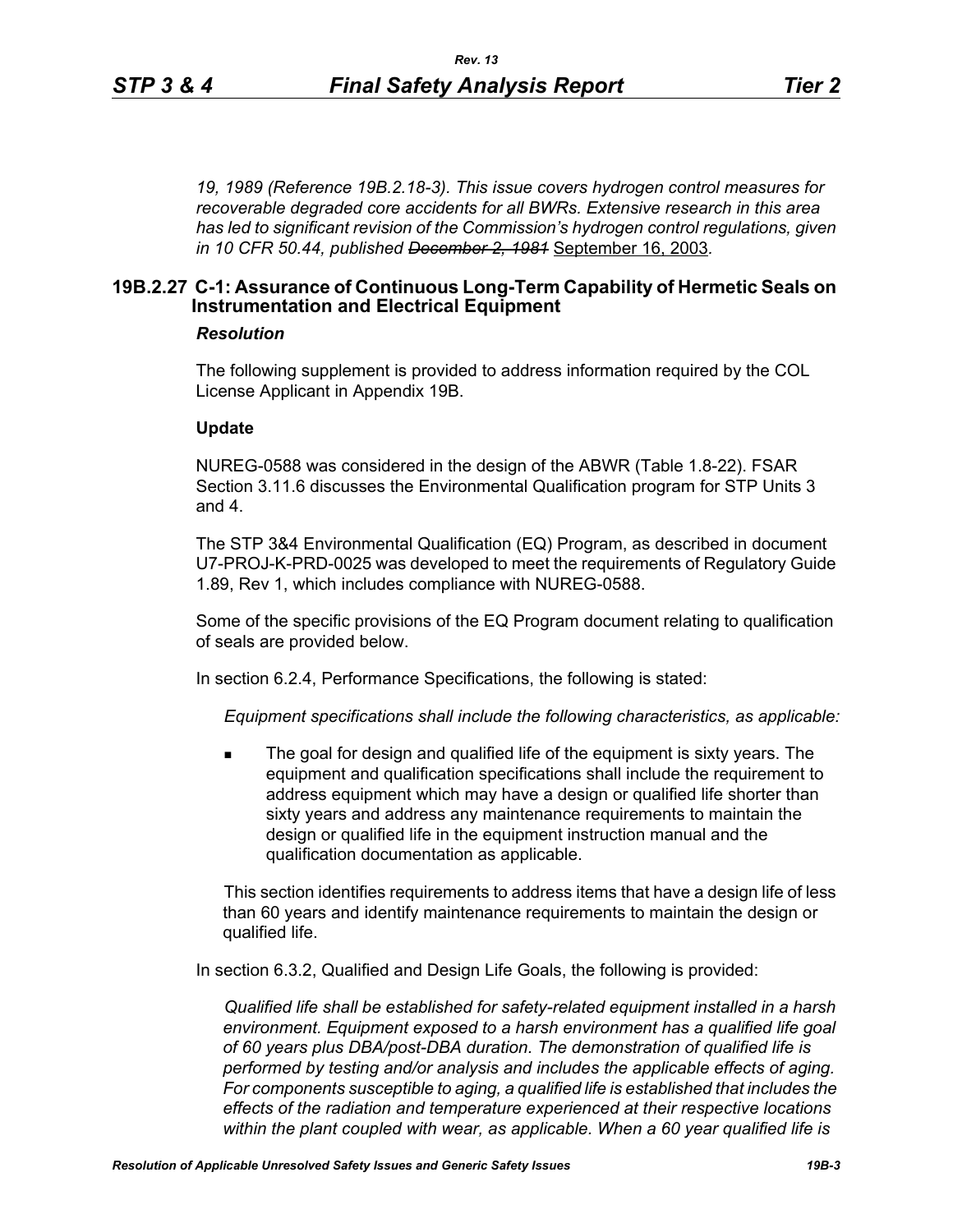*not achievable, a shorter qualified life is established and a replacement program is implemented. Shelf life shall be considered in the equipment qualification program for safety-related equipment. The environmental conditions for equipment storage (temperature, relative humidity, radiation, dust, etc.) under which shelf life was established shall be specified. This information shall be documented along with the qualified life determination and included in the equipment qualification data package for use in the STP 3&4 EQ maintenance program for verification of qualified life adequacy....*

*...The report shall include a list of components that are susceptible to degradation due to effects of the said parameters. The report shall identify nonmetallic materials in the component (e.g. o-rings, hermetic seals, etc.) that are subject to degradation due to environmental conditions and their basis to perform the required functions successfully during their target life. Maintenance & Surveillance (M&S) requirements and replacement frequencies of parts that are subject to environmental degradation shall be also provided.*

This section identifies several aspects of qualification that relate to seals, including effects of radiation, temperature and wear. It addresses concerns associated with equipment storage conditions and shelf life and that all these aspects need to be documented in the EQ qualification package. It also specifically calls out that nonmetallic material such as found in o-rings and seals shall be identified in the documentation and addressed in the maintenance and surveillance requirements, including replacement frequencies for these items, as appropriate.

Section 7.1.1.1, Submergence, states the following:

*Electric equipment located in an area where rapid pressure changes are postulated simultaneously with the most adverse relative humidity should be qualified to demonstrate that the equipment seals and vapor barriers will prevent moisture from penetrating into the equipment to the degree necessary to maintain equipment functionality.*

This addresses concerns with respect to seals performing their function to prevent moisture intrusion in a manner that maintains equipment functionality.

In section 9.1.3, Maintenance & Surveillance Requirements to Maintain Qualification, it states:

*...The equipment qualification documentation shall identify any special requirements to maintain the qualification status following maintenance, testing or calibration activities.*

This provides direction that information relating to actions required to maintain qualification following maintenance, testing or calibration activities, which is often the case with seals or o-rings, is to be described in the equipment qualification documentation.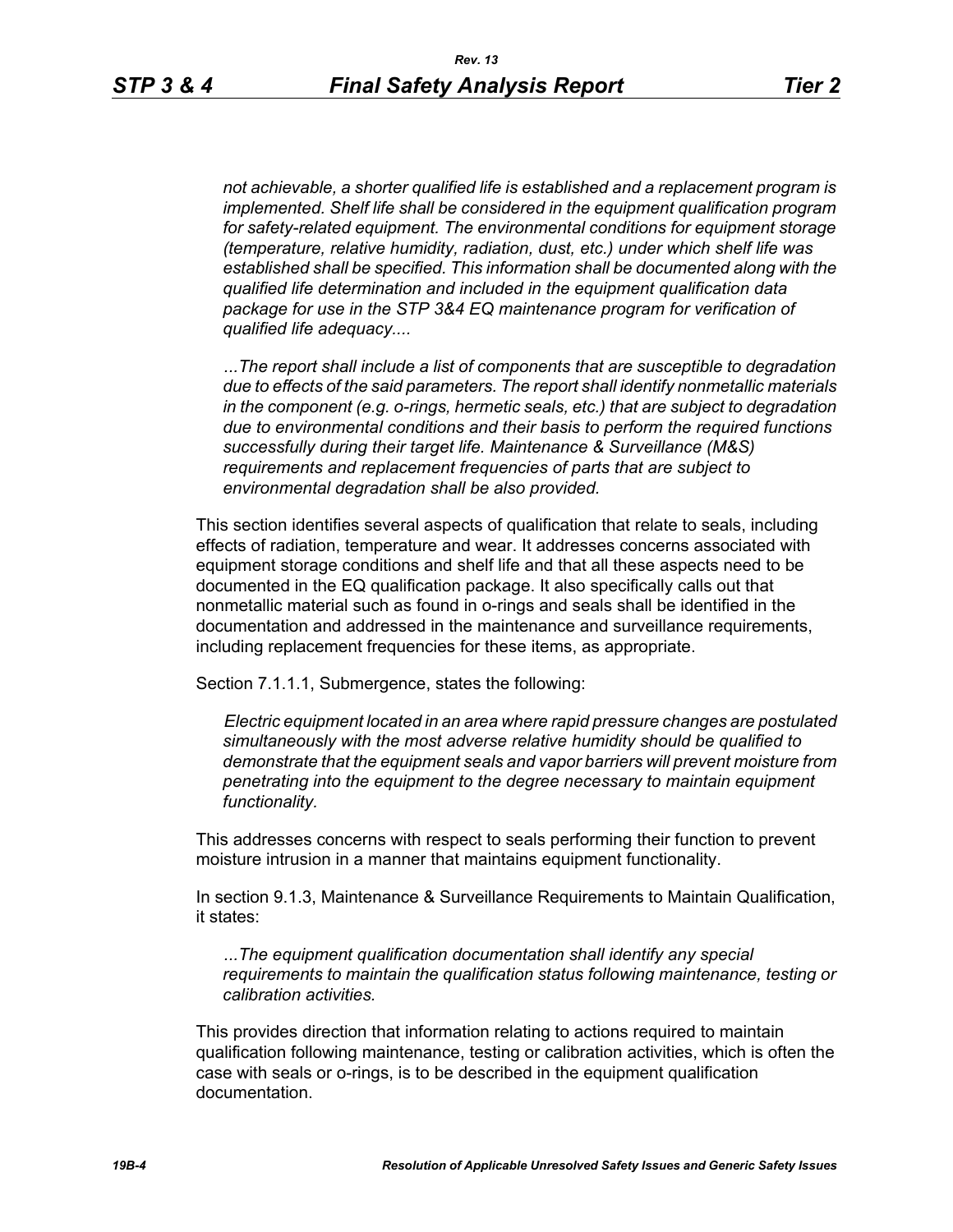Lastly, section 10.1.9, Environmental Qualification Document (the STP maintained EQ documentation), states:

*Environmental Qualification Document (EQD) will be prepared summarizing the environmental qualification reports for all safety-related electrical and mechanical equipment located in harsh environments. The EQD as a minimum includes the following:*

*c) Identification of maintenance that potentially could invalidate the environmental qualification of the equipment. The equipment qualification documentation shall identify any special requirements to maintain the qualification status following maintenance, testing, or calibration activities.*

This provides assurance that required environmental qualification information will be maintained in the STP 3&4 EQ program documents. The EQ program also states that this information will be maintained in an EQ database, which will allow monitoring and tracking of items related to seals and o-rings and in the EQ maintenance program.

# **19B.2.29 C-17: Interim Acceptance Criteria for Solidification Agents for Radioactive Solid Wastes Issue**

### *Resolution*

The following supplement is provided to address information required by the COL License Applicant in Appendix 19B.

### **Update**

Section 11.4.3 discusses compliance to 10CFR 61.56 and the Process Control Program for the solidification process.

### **19B.2.35 51: Proposed Requirements for Improving the Reliability of Open Cycle Service Water Systems**

### *Resolution*

The following supplement is provided to address information required by the COL License Applicant in Appendix 19B.

### **Update**

The information required from the COL Applicant is provided in Section 9.2.5 (Ultimate Heat Sink (UHS)), and Section 9.2.15 (Reactor Service Water (RSW)).

Specifically:

 $\blacksquare$  Ice as a flow blockage mechanism is discussed in Section 9.2.5.7.3.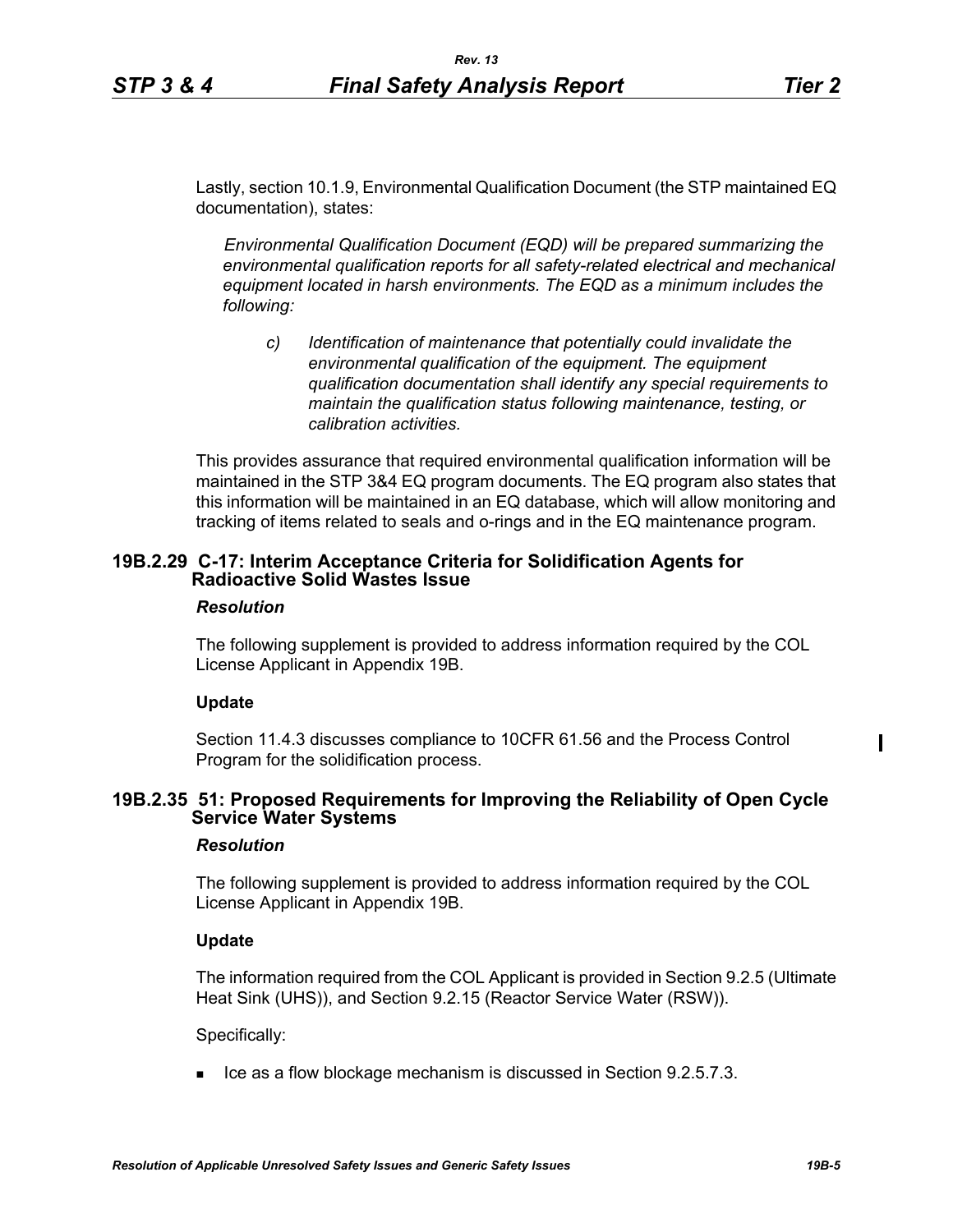- Direct service water is not used for component cooling. Transfer of heat from the component heat loads via a heat exchanger to the service water system and ultimate heat sink is discussed in section 9.2.5.3.1
- Reactor service water is treated as needed to reduce the effect of mud, silt, or organisms, as described in Section 9.2.5.4.1
- Materials for piping, pumps, and heat exchangers that offer greater resistance to the range of probable water chemistry conditions are described in Section 9.2.5.8.
- **Provisions to facilitate the inspection of service water piping are described in** Section 9.2.5.3.1. Replacement of Reactor Service Water piping sections during plant life will be in accordance with the ASME Section XI program as described in Section 6.6.
- The STP well water system provides the non-safety related makeup capability for the ultimate heat sink as described in Section 9.2.5.3.4.
- **The Ultimate Heat Sink and the Reactor Service Water system meet the design** bases during a loss of offsite power. These systems are designed to perform their cooling function assuming a single active failure in any mechanical or electrical system as described in Section 9.2.5.8 and Section 9.2.15.2.1.

# **19B.2.38 75: Generic Implications of ATWS Events at Salem Nuclear Plant Issue** *Resolution*

The following supplement is provided to address information required by the COL License Applicant in Appendix 19B.

### **Update**

The program for post-trip review of unscheduled reactor shutdowns, the program for post-maintenance operability testing, and the program for control of vendor related modifications, preventative maintenance and surveillance for reactor trip breakers are included in the programs discussed in Section 13.5.3.3.2.

# **19B.2.45 105: Interfacing Systems LOCA at BWRs**

### *Resolution*

The following supplement is provided to address information required by the COL License Applicant in Appendix 19B.

### **Update**

No longer listed in NUREG-0933. Therefore, not applicable to future reactor plants.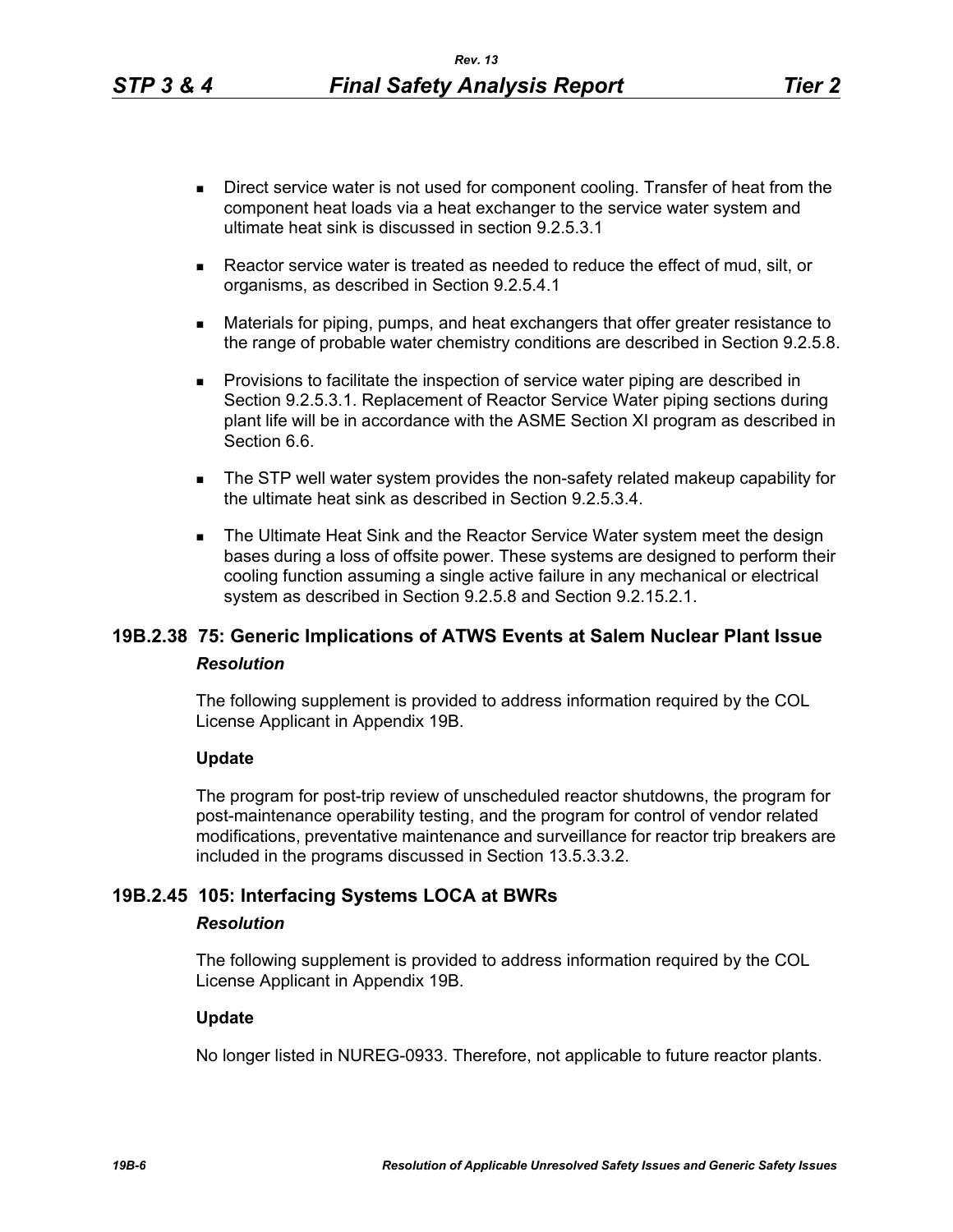# **19B.2.49 120: On-Line Testability of Protection Systems Issue** *Resolution*

The following supplement is provided to address information required by the COL License Applicant in Appendix 19B.

# **Update**

The Maintenance Rule Program for STP Units 3&4 is described in Section 17.06S.

# **19B.2.55 145: ACTIONS TO REDUCE COMMON CAUSE FAILURES**

### *Resolution*

The following supplement is provided to address information required by the COL License Applicant in Appendix 19B.

# **Update**

The Maintenance Rule Program for STP Units 3&4 is described in Section 17.06S.

# **19B.2.56 151: Reliability of Anticipated Transient Without Scram Recirculation Pump Trip (ATWSRPT) in BWRs Issue**

# *Resolution*

The following supplement is provided to address information required by the COL License Applicant in Appendix 19B.

# **Update**

The Maintenance Rule Program for STP Units 3&4 is described in Section 17.06S.

# **19B.2.57 153: Loss of Essential Service Water in Light-Water Reactors Issue** *Resolution*

The following supplement is provided to address information required by the COL License Applicant in Appendix 19B.

# **Update**

The design of the RSW system is presented in STP 3&4 Section 9.2.15. The design of the Ultimate Heat Sink is presented in Section 9.25, which includes measures to prevent flow blockage from ice formation. The RSW system and UHS system has been included in the site-specific PRA described in Section 19. The Maintenance Rule Program for STP Units 3&4 is described in Section 17.06S.

# **19B.2.60 A-29: Nuclear Power Plant Design for the Reduction of Vulnerability to Industrial Sabotage Issue**

# *Resolution*